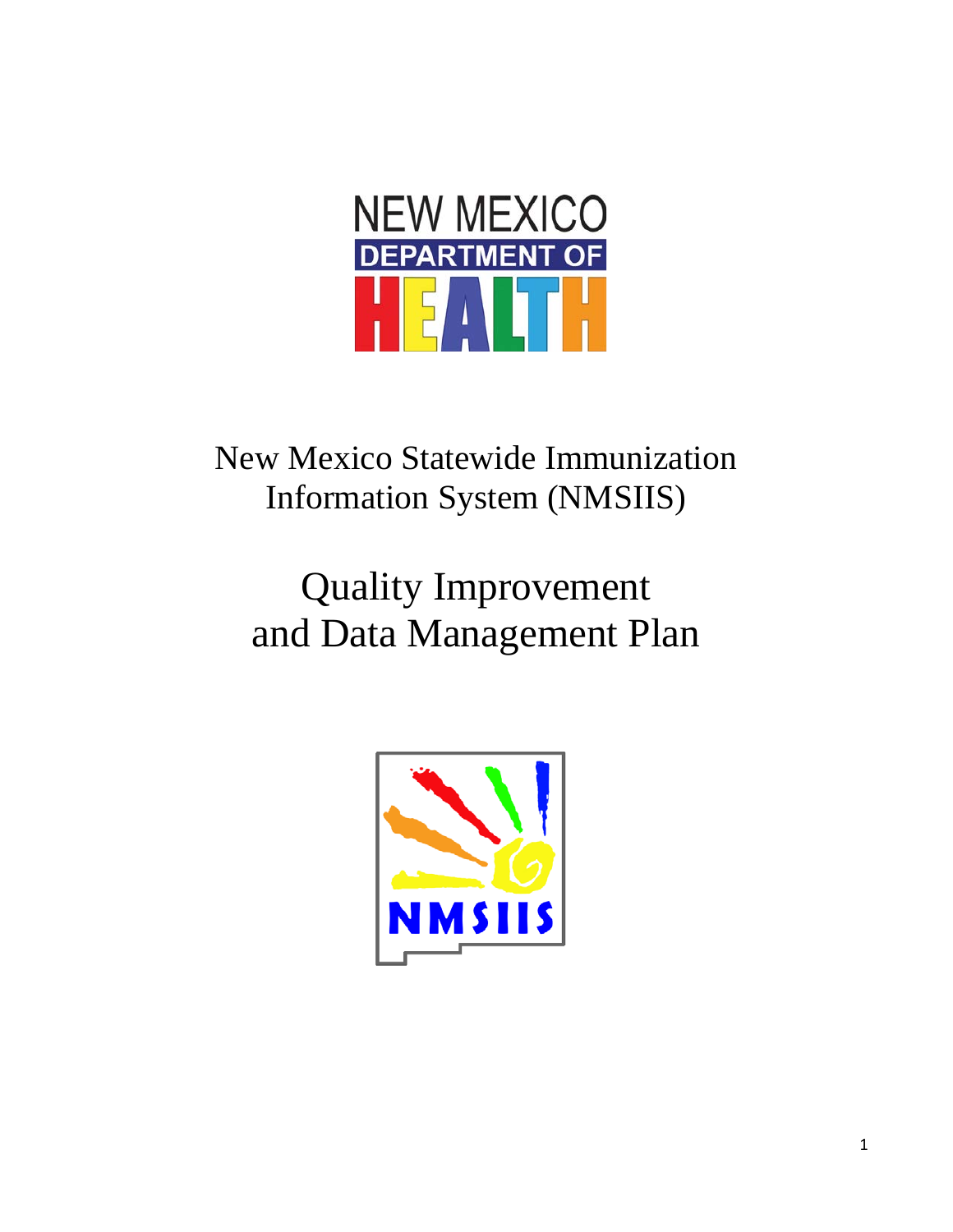| <b>Table of Contents</b> | Page |
|--------------------------|------|
|                          |      |
|                          |      |
|                          |      |
|                          |      |
|                          |      |
|                          |      |
|                          |      |
|                          |      |
|                          |      |
|                          |      |
|                          |      |
|                          |      |
|                          |      |
|                          |      |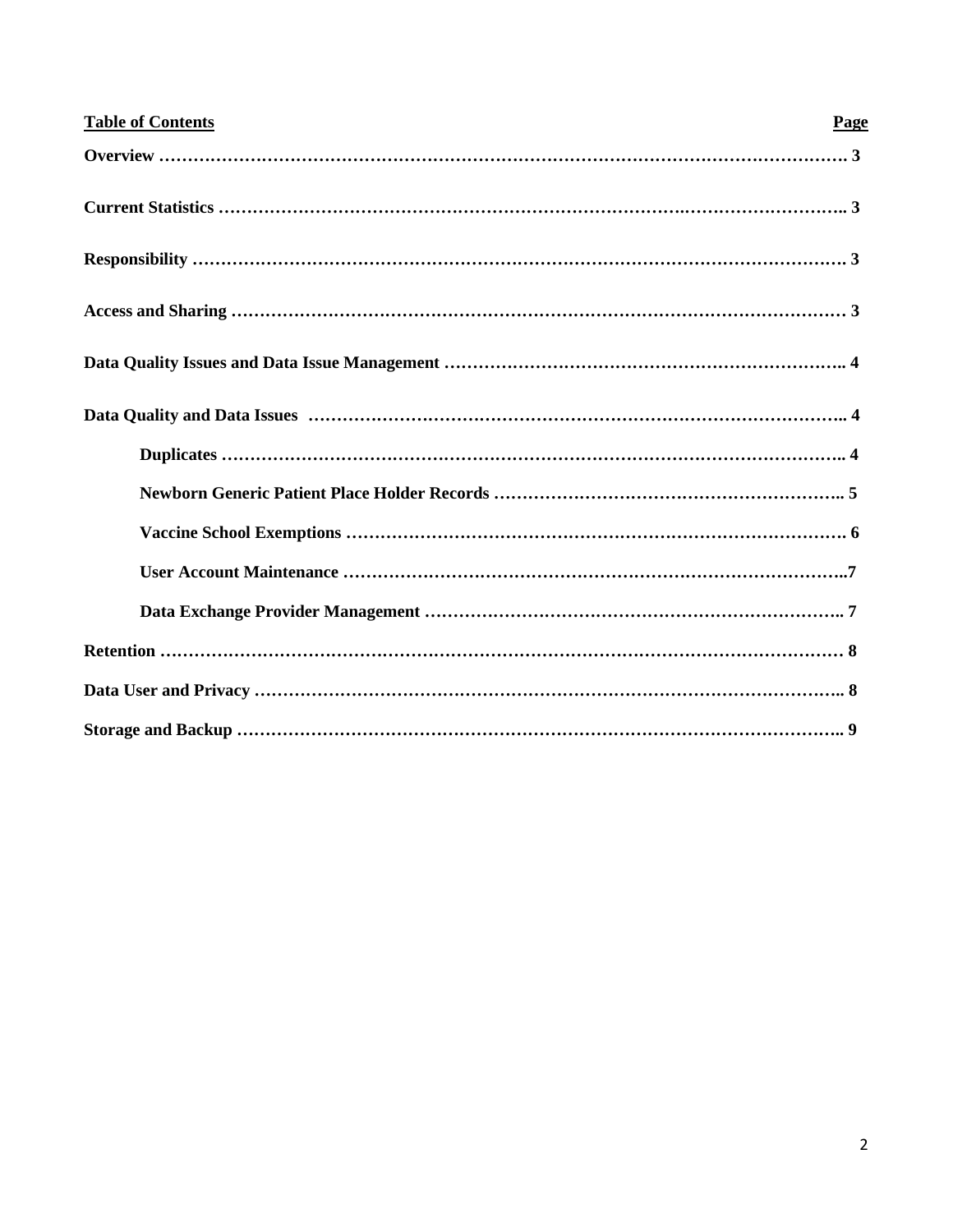## **Overview**

NMDOH is committed to a quality improvement (QI) program as a proven way to enhance our organization's performance and achieve desired results. A high-performing organization actively changes the way business is done by:

- Using data to analyze problems and performance
- Actively engaging employees in quality improvement activities
- Engaging customers and stakeholders.
- Developing solutions and improvements based on analysis.
- Implementing improvements based on data.
- Monitoring and evaluating performance.
- Engaging in ongoing quality improvement.

Quality Improvement is a continuing cycle of measurement, analysis, and improvement. This plan builds on efforts at the NMDOH. This plan provides a framework to assess the progress the agency has made, reinforce what's working well, and improve in those areas that aren't working well.

## **Current Statistics**

Each year, approximately 28,000 children are born in New Mexico. Every one of these children needs 18-22 immunizations by age six to protect them from debilitating, life threatening diseases. Keeping track of immunizations can be challenging for health care professionals, parents, child care centers and schools.

The average family relocates multiple times over the course of a lifetime, frequently leaving medical records and valuable immunization information behind. As many as 25% of children visit two or more providers for immunizations before their third birthday.

- NMSIIS currently has over 1500 providers participating in the IIS,
- $\bullet$  ~400 VFC and ~600 Data Exchange,
- 2.2 million populations in New Mexico
	- o More than 700,000 immunization records for patients age 0-18 years
	- o More than 1,920,000 immunization records for patients over 19 years
- More than 22,000 active users
- Nearly 32,000,000 immunizations records in registry

### **Responsibility**

New Mexico Legislation requires that the Department of Health, in conjunction with the Human Services Department, shall establish and maintain a state immunization registry. The registry shall be a single repository of accurate, complete and current immunization records to aid, coordinate and promote effective and cost-efficient disease prevention and control efforts. **[NMSA 24-5-7]**

### **Access and Sharing**

Access to the information in the registry shall be limited to primary care physicians, nurses, pharmacists, managed care organizations, school nurses, and other appropriate health care providers including nurse practitioners and physician assistants, or public health entities as designated by the secretary of health. A managed care organization may only access information for its enrollees. Requests for access to the registry shall be made by a provider in writing to the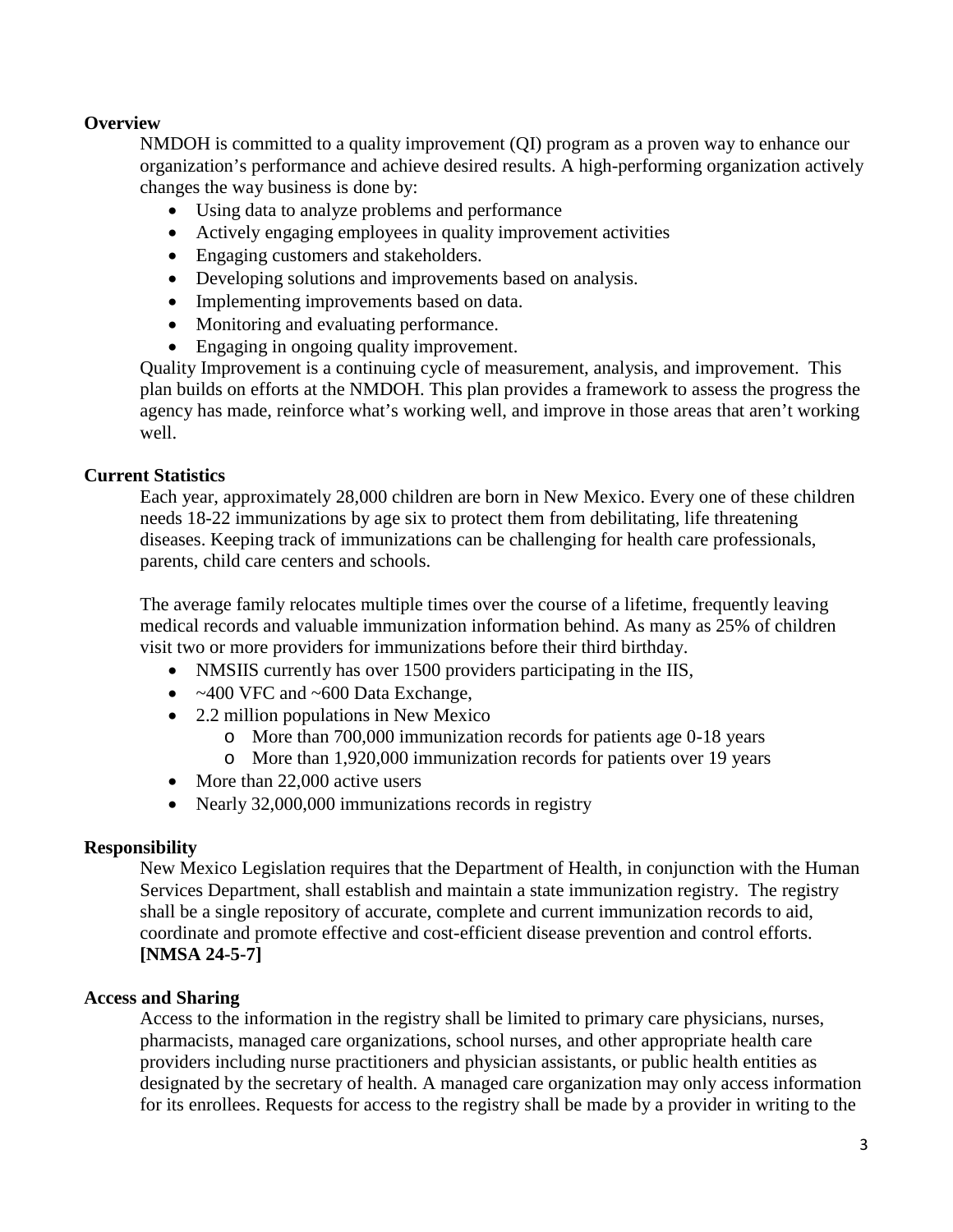division and access shall be determined by the division. No person or automated system may access or attempt to access the registry without approval from the division. At the division's discretion, access may be modified. A patient, or a patient's parent or guardian if the patient is under the age of 18, may access the patient's records. **[NMAC 7.5.5.13]**

Additionally, in July 2019, our program has implemented a new public portal for parents, guardians and patients to access their immunization records, called **VaxViewNM**  [\(www.vaxviewnm.org\)](http://www.vaxviewnm.org/) The public portal is very convenient, eliminates the need to carry multiple or aged documents, and is accessible on multiple portable devises including computers, laptops, tablets, and phones. It allows access for a previous NM resident who has moved to a new states and has the capability for screenshot, sharing, upload, or printing. The process for accessing the portal is very easy – the user just needs the patient's demographic information (first name, last name, date of birth, gender, and phone number or email address). After submitting that information, a authentication code is sent to the phone number or email address used. By using this two-factor authentication via text messaging or email to validate patient, parents or guardian information, the public portal remains secure and confidential. After three unsuccessful attempts to find a vaccination record, the system locks the user out for thirty (30) minutes. We have found the public portal to be an excellent time-saving benefit for administrative users, providers/clinics, schools, and the public.

### **Data Quality Issues and Data Issue Management**

Profiling and other forms of assessment will identify unexpected conditions in the data. A data quality issue is a condition of data that is an obstacle to a data consumer's use of that data - regardless of who discovered the issue, where or when it was discovered, what its root cause(s) are determined to be, or what the options are for remediation. Data Quality Issues and Data issue management is a process of removing or reducing the impact of obstacles that prevent effective use of data. This process includes identification, definition, quantification, prioritization, tracking, reporting and resolution of issues.

### **Data Quality and Data Issues**

This section shall be updated annually to ensure data quality issues and information is accurate, applicable and current.

### **1. Duplicates**

- **a. Background:** Immunization Information Systems (IIS) have an endemic problem of duplicate patient record creation and propagation for a simple reason: there is no unique identifier associated with any given patient which can be used for positive identification. Instead, identification and selection of patient records for update is dependent on searching existing records for a match using other attributes (such as names, date of birth, gender), and depending on the completeness and consistency of both the existing data and incoming search criteria, search reliability can vary wildly. In the end, though, if a highconfidence match cannot be made, a duplicate must be created to avoid corruption of PII and PHI.
- **b. Quantification:** In 2019, with the change to the algorithm and diligent manual deduplication efforts, the NMSIIS program successfully eliminated the long-standing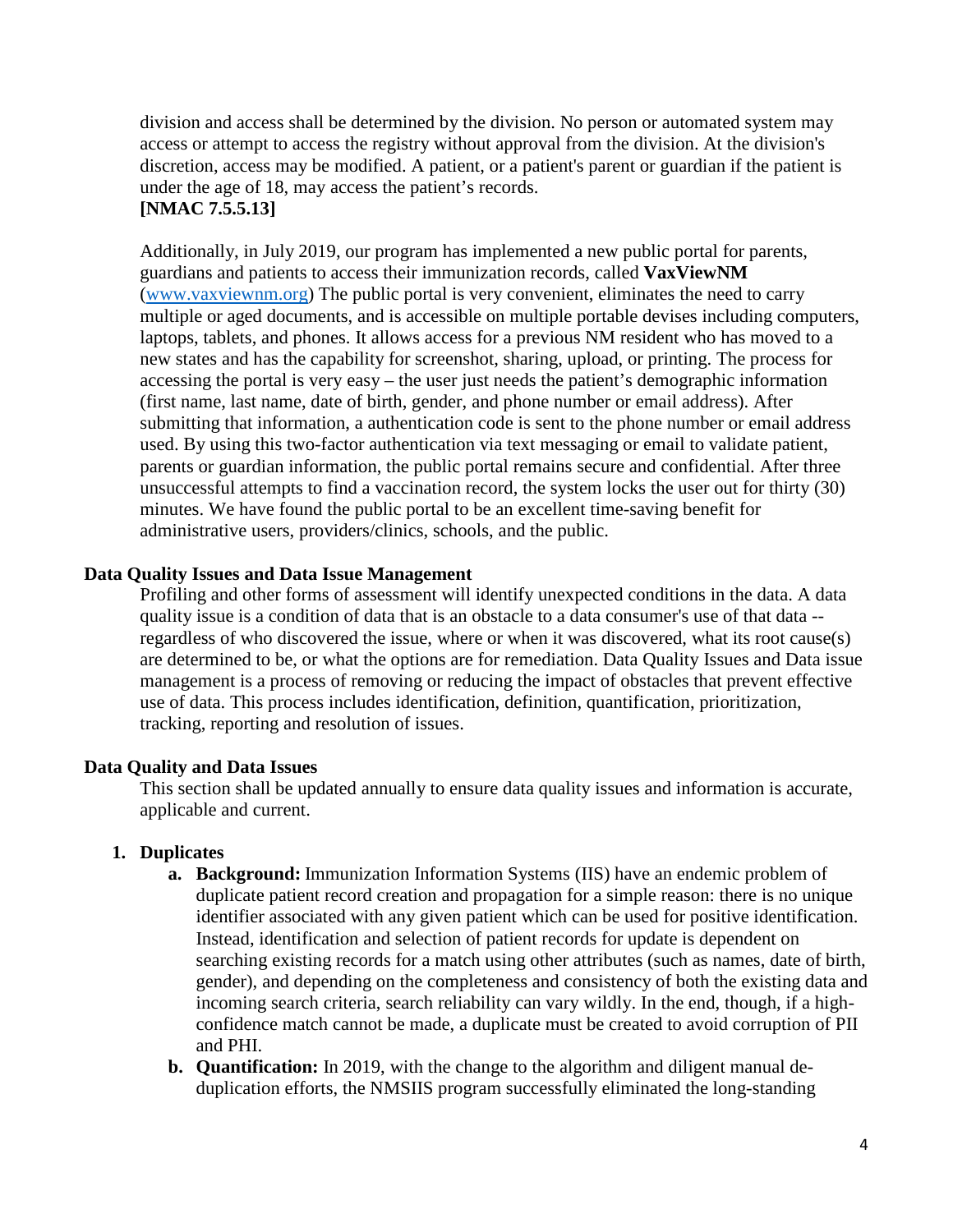duplicate records in the system (for reference, in 2018, the number of duplicates in the IIS exceeded 80,000)

- **c. Prioritization:** Due to the impact of immunization rates this issue is a **HIGH** priority.
- **d. Identification:** In April 2018 we lowered the threshold in the algorithm, from 90% match to 80% match, criteria evaluating our processes for deduping records, this allowed the system to identify potential duplicates based on fewer key identifying factors.
- **e. Tracking:** The number of duplicate instances will be evaluated through the NMSIIS duplicates module.
- **f. Reporting:** The NMSIIS program manager is responsible for reporting the number of duplicate instances in the registry to the Immunization program manager on a quarterly basis.
- **g. Resolution:**
	- **i.** Develop a reporting infrastructure to track the trend of duplicates created in the system, to determine the efficacy of changes made over time;
	- **ii.** Align the processes used for search in the user interface, the HL7 engine, and other data feeds so that matches are performed consistently;
	- **iii.** Implement a standardized approach (implemented in the v18.1 release) for handling special characters in names during search;
	- **iv.** Implemented an address matching algorithm, SmartyStreets, based on geocoordinates rather than text values; which aligns addresses with USPS recommendations,
	- **v.** Create a parameterized version of the current duplicate scoring algorithm so it can be modified by jurisdiction staff;
	- **vi.** Create a mechanism for jurisdiction staff to modify the sensitivity for duplicate detection, and to clear suspect duplicates globally between runs;
	- **vii.** Create an audit trail infrastructure for granular tracking of the changes to a patient record, so that every change can be tracked back to its source, and further training and/or discussion will occur to reduce the likelihood of the creation of a duplicate record,
	- **viii.** Leverage the revised matching criteria to automatically merge and clean up the duplicates in the IIS data,
	- **ix.** Beginning in the fall of 2020, NMSIIS will incorporate the v20.6 WebIZ patch which will include the A+B=C patient matching and deduplication process (see QRG for additional information)

## **2. Newborn Generic Patient Place Holder Records**

- **a. Identification**: New born patient records are being created within the registry under false/ place holder names and the registry is not able to match to the vital records feed.
- **b. Background:** New Mexico's birth cohort is ~28,000 annually with a live feed from the New Mexico Bureau of Vital Records and Health Statistics. A live feed of new births reported to the New Mexico Bureau of Vital Records and Health Statistics is received by the registry on a weekly basis. Once the registry receives the feed it will evaluate all patient records to identify a match within the system. If a match is found the registry will update the record as necessary. If no match is found, the registry will create a new patient record. In certain instances, due to internal provider practices, newborn names are not entered in to the EHR or the registry. Instead these practices will create the newborn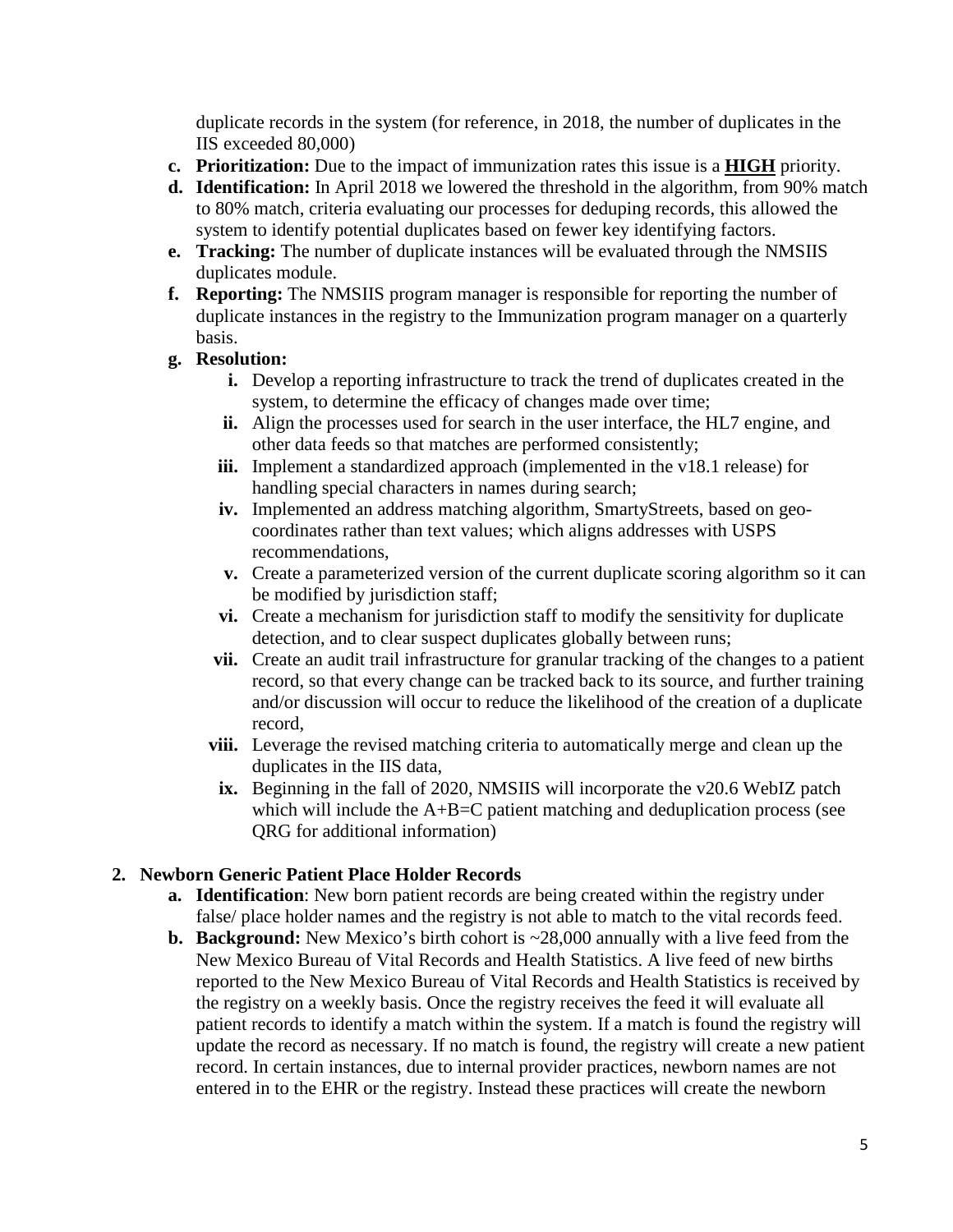patient record with a generic name i.e. "Baby Boy" or "NBG Simpson." As a result, when the feed from the New Mexico Bureau of Vital Records and Health Statistics is received at the registry there is insufficient matching criteria available for the system to match and the registry will inevitably contain multiple patient records for the same patient.

- **c. Quantification:** As of 05/12/2020 there were 13,000 records that contained a generic "Baby" name or acronym.
- **d. Prioritization:** Due to the impact of child immunization rates this issue is a HIGH priority.
- **e. Tracking:** Ad-hoc reports will be requested from the NM DOH data base analyst (DBA) on a monthly basis.
- **f. Reporting:** The NMSIIS Program Manager is responsible for reporting the number of generic names in the registry to the Immunization Program manager on a quarterly basis.
- **g. Resolution:** Once a patient record is identified with a generic name the NMSIIS staff will, through a manual searching process, seek to identify the correct patient name and merge the records.

# **3. Vaccine School Exemptions**

- **a. Identification:** Annual and state reporting was impacted due to an inability to match exemption and school records**.**
- **b. Background:** As of 2016, the adoption of a new IIS includes functionality to capture immunization exemptions for school reporting. Previously, an Access database was used to capture immunization exemptions. Following the first year in the new registry there were limitations in the reporting dependencies between the immunization exemption module and the education module.
- **c. Quantification:** This impacted the analysis of approximately 4,000 immunization exemptions per year.
- **d. Prioritization:** Moderate priority
- **e. Tracking:** Custom data extracts were created in the report module of NMSIIS which allowed the tracking of immunization exemptions at individual schools to be identified and merged/corrected as needed. These reports are run on a quarterly basis and reported annually

# **f. Reporting requirements:**

- **i.** Federal reporting on an annual basis
- **ii.** State reporting on an annual basis
- **iii.** Other reporting upon request

# **g. Resolution:**

- **i.** Custom data extracts were created from the reporting module of NMSIIS and manual merging was required to track immunization exemptions at individual schools.
- **ii.** In 2018, modifications were made to NMSIIS which will allow immunization exceptions to be linked to an education record.
	- **1.** Front end modifications were completed
	- **2.** Improved ad hoc reports were created and are run on a quarterly basis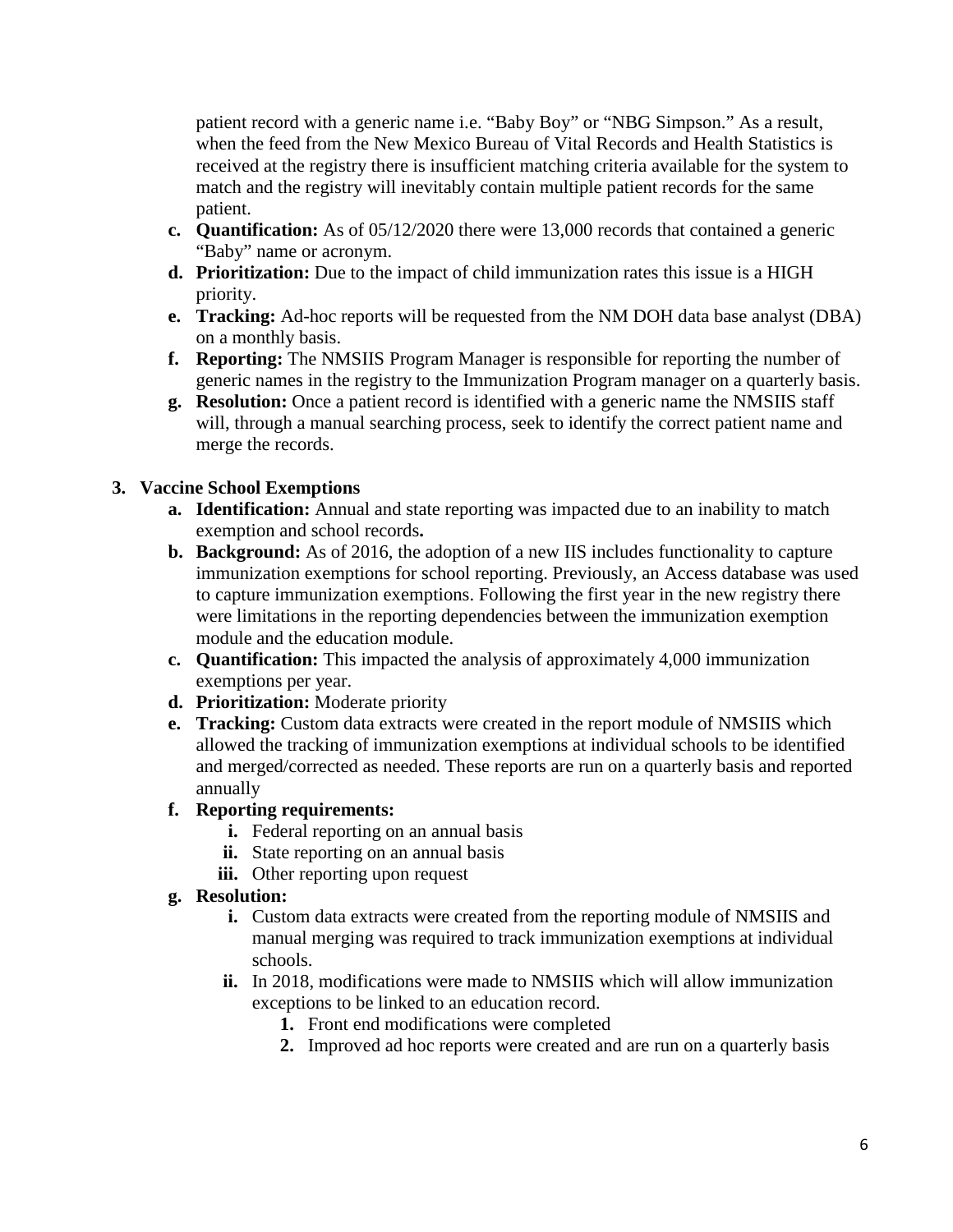## **4. User Account Maintenance**

- **a. Identification:** The need exists to maintain user account status' and create a uniform identifier to differentiate between user types
- **b. Background: "**User Accounts" are created in the registry for multiple purposes including users actively participating in submitting, viewing, maintaining patient and immunization records, providing access to EMR/EHR HL7 reporters, assigning non-users as prescribers or administers of vaccine. Failure to maintain access points to the registry may impact data integrity and patient information.
- **c. Quantification:** There are over 22,000 active user accounts in the registry with limited ability to differentiate between actual users, reporters or non-users.
- **d. Prioritization:** Moderate Priority
- **e. Tracking:** The number of "User Accounts" will be evaluated through the NMSIIS Users report on a monthly basis.
- **f. Reporting:** The NMSIIS program manager is responsible for reporting the number of user accounts in the registry to the Immunization Program Manager on a monthly basis.
- **g. Resolution**
	- **i.** Define user types: global user, basic user, read only user
	- **ii.** Utilize existing reports to identify potential identifiers that can be used to differentiate between user types (basic user, read only user, etc.)
	- **iii.** Procedure for inactivating an account: Search for user, inactivate user, delete provider/clinic associations, save.

## **5. Data Exchange Provider Management**

- **a. Identification:** The need exists to ensure that data exchange providers are actively maintaining their connection to the registry.
- **b. Background:** To be truly interoperable with other information systems, such as other IIS or electronic health records (EHRs), three layers—the application layer, data exchange layer and messaging layer—must be in place and use well-defined and accepted standards. Providers with electronic systems that are compatible with the division's data exchange program may request to receive approval to utilize the compatible system for reporting the required data elements to the IIS. Providers using data exchange reporting must utilize the file format approved by the division and are responsible for all associated costs. Providers using data exchange reporting must update their systems to maintain compatibility with the division's data exchange program as necessary to maintain the integrity of the data transfers.
- **c. Quantification:** There are currently over 700 providers participating in data exchange including various EMR/EHR platforms and versions.
- **d. Prioritization:** Moderate priority
- **e. Tracking:** The data exchange coordinator will be responsible for creating the tracking method to ensure all data exchange providers are maintaining their connection to the registry. Tracking includes checking feed for new providers in production for a minimum of one week; monthly emails with HSD for any new data exchange providers, searching for "fake" or inaccurate provider names, and communicating with providers as needed based on the occurrence of issues or feed disruption.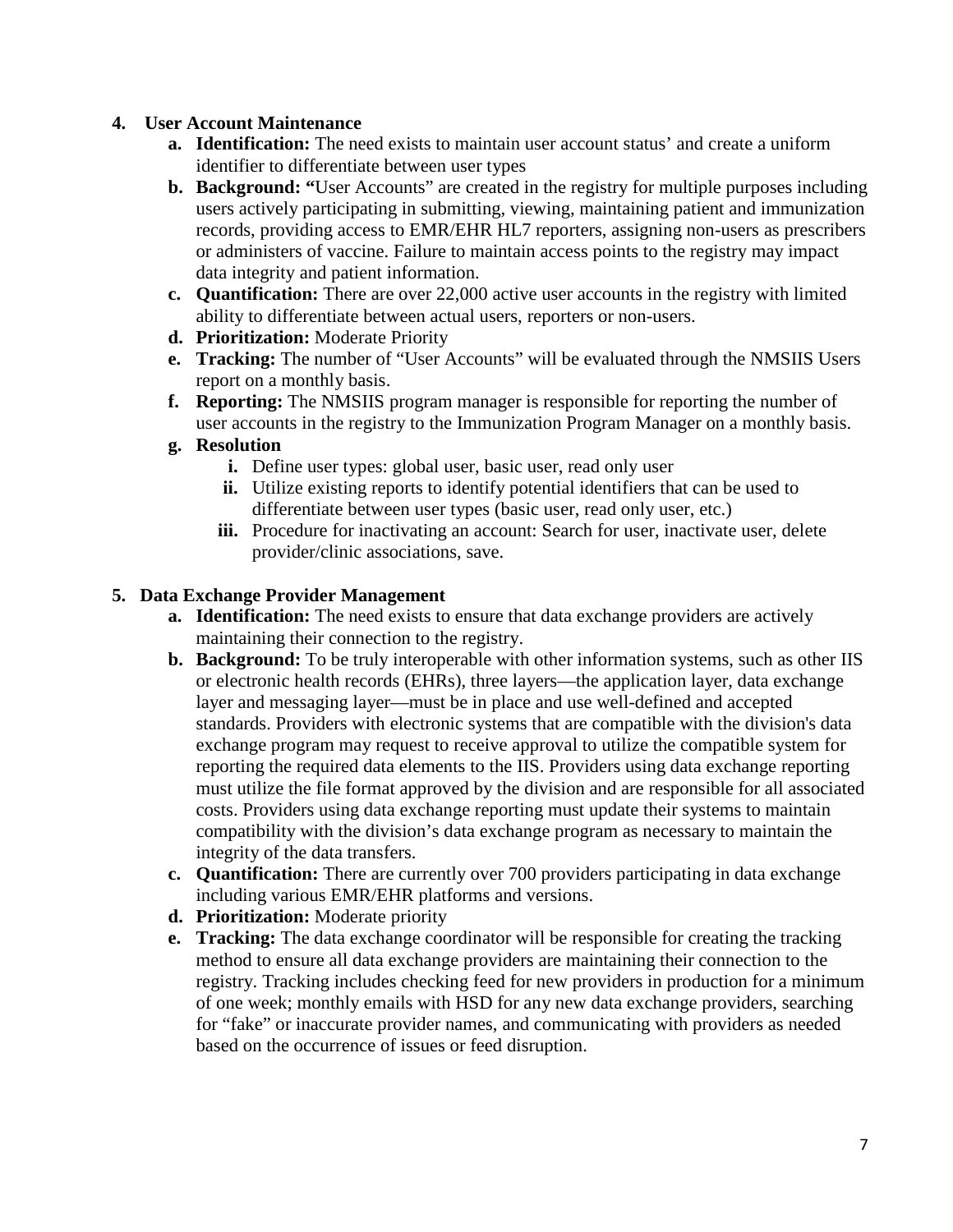- **f. Reporting:** The NMSIIS Program Manager is responsible for reporting the number of data exchange providers maintaining their connection to the IIS to the Immunization Program Manager on a quarterly basis.
- **g. Resolution:** It is the responsibility of the data exchange coordinator to ensure the data exchange feed is up and stable while working with many participants to sure the future of data exchange successes.

# **h. Data Quality**

- **i.** Conduct traffic analysis within the NMSIIS HL7 module on a daily basis, which provides an overview on the progress of data exchange processing.
- **ii.** Provide specific details via email for the data exchange providers regarding data quality issues and suggest steps to correct inaccurate data.
- **iii.** HL7 monitoring for providers and EHR's (see tracking):
- **iv.** Provide scorecards upon request for data exchange locations. This includes information on the number of queries received and messages sent through NMSIIS as well as how many errored, failed and were successful. Scorecards are only provided using information from the production environment.

## **i. Onboarding:**

- **i.** Effective May 2020, NMSIIS will offer a customizable onboarding process for HL7 providers, including registration, training, tracking and implementation of data exchange processes
- **ii.** Onboarding forms will be completed during the registry process and submitted electronically, reducing the burden on NMSIIS staff as well as eliminating the use of paper documents
- **iii.** This new onboarding process allows providers/clinics to be more autonomous in tracking their progress in data exchange as well as gathering their own information. By encouraging the providers/clinics to be more independent in this process, we are also removing the burden from the NMSIIS Data Exchange Coordinator as the sole source for data exchange information and feedback.

## **Retention**

Records retention and disposition schedules are established at the agency level. They enable state agencies to systematically manage their records and information by specifying how long state records must be maintained and their final disposition. The retention schedules are developed by using the data compiled in the records inventory, researching legal sources such as state and federal statutes, and discussing the records and information needs of an agency with its records custodians, staff, and legal counsel. The scheduling process is ongoing and involves the cooperation of an agency's records custodian, liaisons, and legal counsel.

## **Data Use and Privacy**

NMSIIS data is confidential under both state and federal law including the Health Insurance Portability and Privacy Act (HIPAA) and the Health Information Technology for Economic and Clinical Health Act (HITECH). Breach of confidentiality requirements may subject the organization and/or user to termination from participation in the NMSIIS and may result in civil or criminal penalties for improper disclosure of health information. Protecting the privacy of individuals and the security of information contained in the NMSIIS is a high priority. The information contained in the NMSIIS shall only be used for the following purposes: